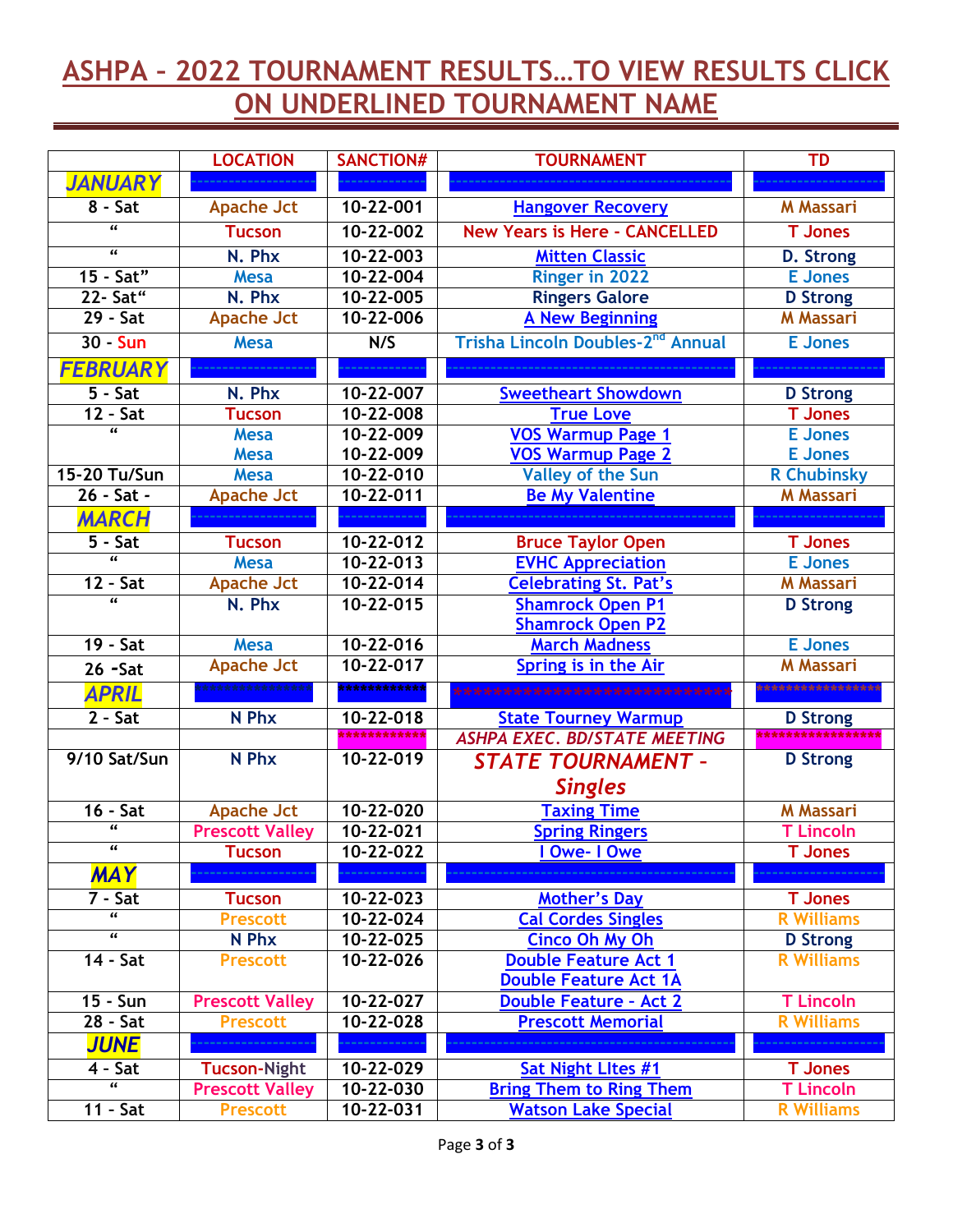## **ASHPA – 2022 TOURNAMENT RESULTS…TO VIEW RESULTS CLICK ON UNDERLINED TOURNAMENT NAME**

|                                      | <b>LOCATION</b>        | <b>SANCTION#</b> | <b>TOURNAMENT</b>                   | <b>TD</b>         |
|--------------------------------------|------------------------|------------------|-------------------------------------|-------------------|
| $18 - $                              | <b>Prescott Valley</b> | $10 - 22 - 032$  | <b>Prescott Valley Ringers</b>      | <b>T Lincoln</b>  |
| $25 - Sat$                           | <b>Prescott</b>        | $10 - 22 - 033$  | <b>Mile Hi Classic</b>              | <b>R</b> Williams |
| <b>JULY</b>                          |                        |                  |                                     |                   |
| $2 - Sat$                            | <b>Tucson-Night</b>    | $10 - 22 - 034$  | Sat Night Lites #2                  | <b>T</b> Jones    |
| $\overline{a}$                       | <b>Prescott Valley</b> | $10 - 22 - 035$  | Red, White & Blue Classic           | <b>T Lincoln</b>  |
| $9 - 23$                             |                        | >>>>>>>>>>       | NHPA WORLD TOURNAMENT               |                   |
| $30 - 5at$                           | Prescott - Night       | 10-22-036        | <b>Night Time Special</b>           | <b>R</b> Williams |
| <b>AUGUST</b>                        |                        |                  |                                     |                   |
| 6- Sat                               | Tucson-Night           | 10-22-037        | Sat Night Lites #3                  | <b>T</b> Jones    |
| $\overline{a}$                       | <b>Prescott Valley</b> | $10 - 22 - 038$  | <b>Ringer Challenge</b>             | <b>T Lincoln</b>  |
| $13 - Sat$                           | <b>Prescott</b>        | 10-22-039        | <b>Pitchers Without Catchers</b>    | <b>R</b> Williams |
| $20 - Sat$                           | <b>Prescott Valley</b> | 10-22-040        | <b>PV Memorial</b>                  | <b>T Lincoln</b>  |
| 27 - Sat"                            | <b>Prescott</b>        | 10-22-041        | <b>Prescott Merchant Open</b>       | <b>R</b> Williams |
| <b>SEPTEMBER</b>                     |                        |                  |                                     |                   |
| $3 - Sat$                            | <b>Prescott Valley</b> | $10 - 22 - 042$  | <b>Fall Fling</b>                   | <b>T Lincoln</b>  |
| $10 - Sat$                           | <b>Tucson-Night</b>    | $10 - 22 - 043$  | Sat Night Lites #4                  | <b>T</b> Jones    |
| $\overline{a}$                       | <b>Prescott</b>        | $10 - 22 - 044$  | <b>Steel Shoe Classic</b>           | <b>R</b> Williams |
| 17 - Sat                             | <b>Prescott Valley</b> | N/S              | <b>Jerry Germain Doubles</b>        | <b>T Lincoln</b>  |
| 24 - Sat"                            | <b>Prescott Valley</b> | $10 - 22 - 045$  | <b>Double Feature Act 3</b>         | <b>T</b> Lincoln  |
| $\overline{\mathbf{a}}$              | N Phx                  | 10-22-046        | <b>Lets Bend Iron</b>               | <b>D</b> Strong   |
| $25 - Sun$                           | <b>Prescott</b>        | 10-22-047        | <b>Double Feature Act 4</b>         | <b>R</b> Williams |
|                                      |                        |                  |                                     |                   |
| <b>OCTOBER</b>                       | .                      |                  |                                     | .                 |
| $1 - Sat$                            | <b>Apache Jct</b>      | 10-22-048        | <b>Perfect Time to Pitch</b>        | <b>M</b> Massari  |
| $\overline{\mathbf{a}}$              | <b>Prescott Valley</b> | 10-22-049        | <b>Pitch-Toss-Throw</b>             | <b>T Lincoln</b>  |
| $8 - Sat$                            | <b>Tucson</b>          | 10-22-050        | <b>John Gerhardt Open</b>           | <b>T</b> Jones    |
| $\overline{a}$                       | <b>Mesa</b>            | $10 - 22 - 051$  | <b>Hot Pitching</b>                 | <b>E</b> Jones    |
| $15 - 5at$                           | Apache Jct             | $10 - 22 - 052$  | <b>Close to Halloween</b>           | <b>M</b> Massari  |
| $\overline{u}$                       | N Phx                  | $10 - 22 - 053$  | <b>Pumpkin Pitch</b>                | <b>D</b> Strong   |
| $22 - $ Sat                          | <b>Mesa</b>            | 10-22-054        | <b>Ringer Ringer Chicken Dinner</b> | <b>E</b> Jones    |
| <b>29- Sat</b>                       | <b>Apache Jct</b>      | $10 - 22 - 055$  | <b>Pumpkins are Big</b>             | <b>M Massari</b>  |
| <b>NOVEMBER</b>                      |                        |                  |                                     |                   |
| $5 - Sat$<br>$\overline{\mathbf{a}}$ | <b>N</b> Phoenix       | 10-22-056        | <b>State HOF Tourney</b>            | <b>D</b> Strong   |
|                                      |                        | ************     | <b>ASHPA EXEC. BD/STATE MEETING</b> | ***************** |
| $12 - Sat$<br>$\epsilon$             | <b>Apache Jct</b>      | 10-22-057        | <b>Ready for Thanksgiving</b>       | <b>M Massari</b>  |
|                                      | <b>Tucson</b>          | 10-22-058        | <b>Thanksgiving is Coming</b>       | <b>T</b> Jones    |
| 19 - Sat<br>$\overline{\mathbf{G}}$  | <b>Mesa</b>            | 10-22-059        | <b>Ringer Ringer Turkey Dinner</b>  | <b>E</b> Jones    |
|                                      | N Phx                  | 10-22-060        | <b>Veterans Memorial</b>            | <b>D</b> Strong   |
| 26 - Sat                             | <b>Apache Jct</b>      | 10-22-061        | <b>Too Much Turkey</b>              | <b>M Massari</b>  |
| 27 - Sun                             | N Phx                  | $10 - 22 - 062$  | <b>STATE TOURNAMENT -</b>           | <b>D</b> Strong   |
|                                      |                        |                  | <b>Doubles</b>                      |                   |
| <b>DECEMBER</b>                      |                        |                  |                                     |                   |
| $3 - Sat$<br>$\epsilon$              | <b>Tucson</b>          | 10-22-063        | <b>Tucson Holiday Tourney</b>       | <b>T</b> Jones    |